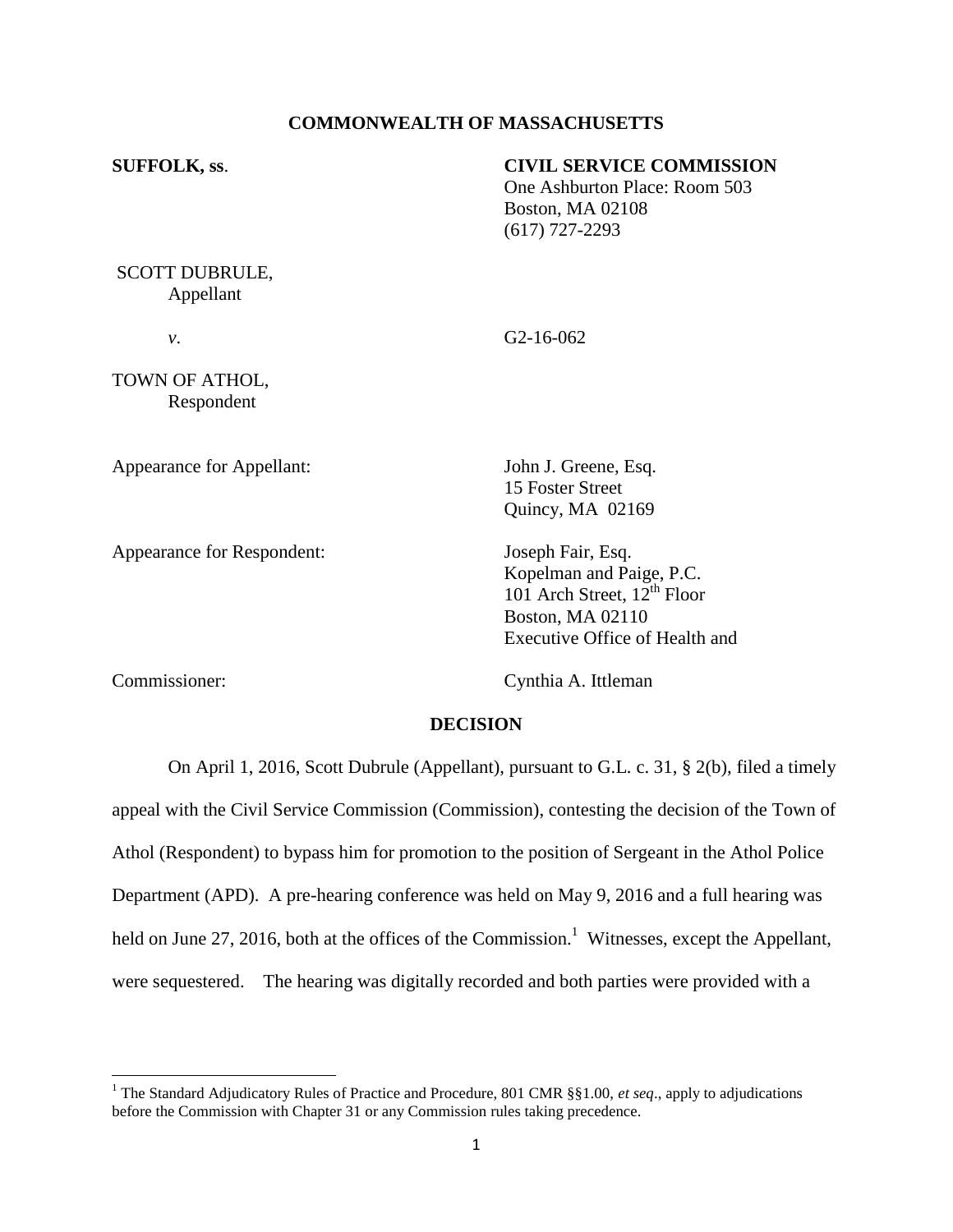CD of the hearing<sup>2</sup>. The parties submitted post-hearing briefs. The appeal is denied for the reasons stated herein.

# **FINDINGS OF FACT:**

Twenty-four (24) exhibits were entered into evidence, twenty-three (23) at the hearing and one (1) after the hearing pursuant to my request. Based on these exhibits, the testimony of the following witnesses:

# *Called by the Respondent*:

- **Timothy Anderson, then-Police Chief, APD**
- Shaun Suhoski, Athol Town Administrator

# *Called by the Appellant*:

 $\overline{\phantom{a}}$ 

■ Scott Dubrule, Appellant

and taking administrative notice of all matters filed in the case and pertinent statutes, case law, regulations, policies, and reasonable inferences from the credible evidence; a preponderance of le evidence establishes the following facts:

1. The Appellant was appointed as a reserve police officer in the APD in 1997. In 1999, he was appointed a full-time police officer. The Appellant has been a watch commander during the day shift for an hour or so every week for a while. Watch commanders are compensated at the hourly rate of Sergeants. He has been union President since 2007, during which time the Appellant has worked with Chief Anderson regarding a few grievances involving other officers and regarding three (3) or four (4) contract negotiations. Prior to his union Presidency, the Appellant was involved in the union negotiating committee. For approximately eight (8) years, the Appellant has volunteered

 $2<sup>2</sup>$  If there is a judicial appeal of this decision, the plaintiff in the judicial appeal would be obligated to supply the court with a transcript of this hearing to the extent that he/she wishes to challenge the decision as unsupported by the substantial evidence, arbitrary and capricious, or an abuse of discretion. In such cases, this CD should be used by the plaintiff in the judicial appeal to transcribe the recording into a written transcript.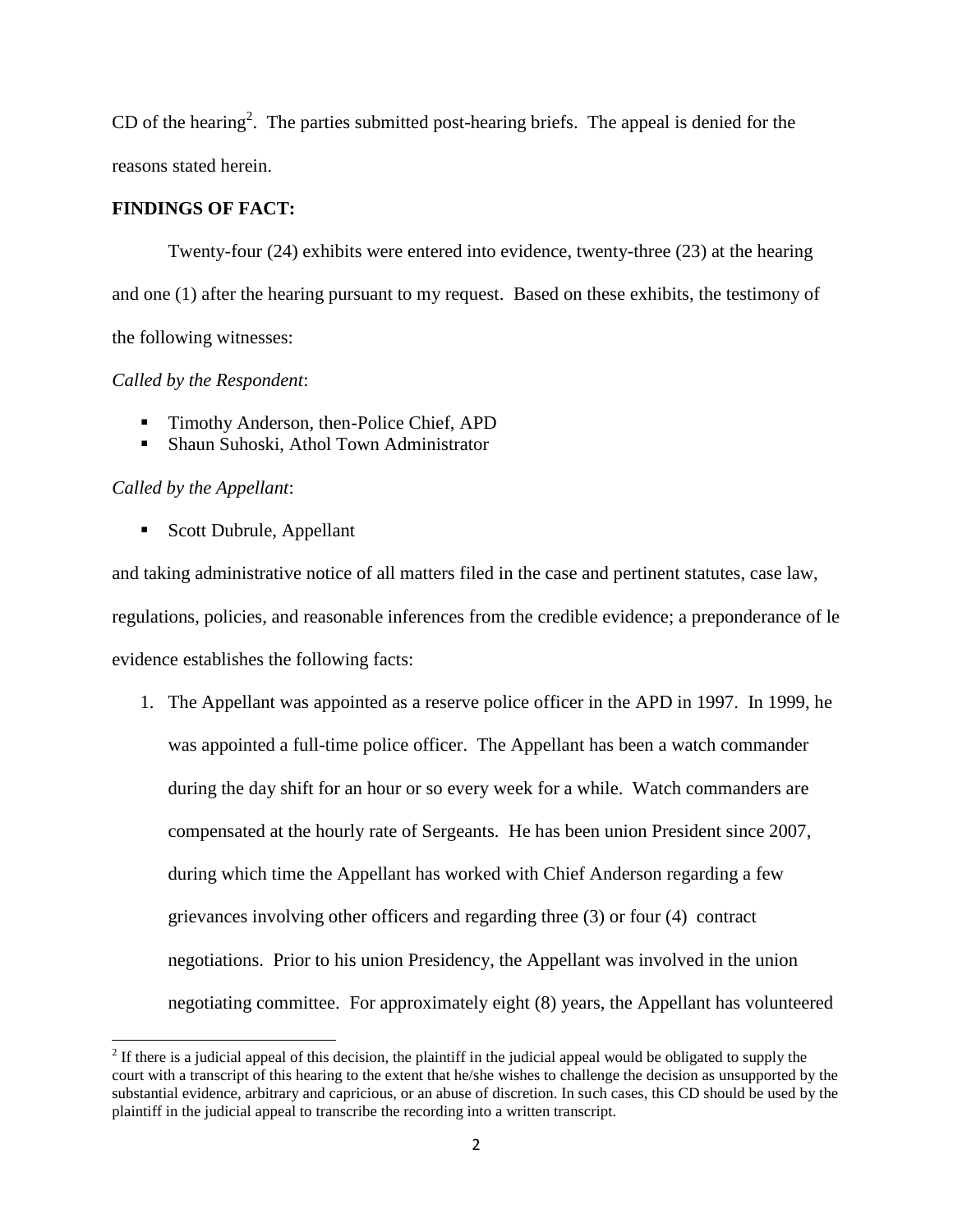at a community hockey association (hockey association) for children and adults, putting in at least twenty (20) hours per week. He has served on the board of the hockey association and as President. The Appellant is a long-term resident of Athol; his commute to the APD is ten  $(10)$  to twenty  $(20)$  minutes. He is divorced and has two  $(2)$ children who spend half the week with him and half the week with his ex-wife. His children participate in the hockey association, although his daughter was ill for a while, requiring medical attention. The Appellant is the only person in the APD who has a master's degree (which is in criminal justice).<sup>3</sup> The Appellant is one (1) of fourteen (14) officers who took the Sergeant promotional exam on October 17, 2015. On March 1, 2016, in response to the APD's request, the state's Human Resources Division (HRD) issued the Respondent certification #02735, containing the rankings of the three (3) candidates who passed the exam: the Appellant was ranked first, Officer M was ranked second and Officer S was ranked third. The three officers began employment at APD at or about the same time. The certification authorized the Respondent to appoint three (3) sergeants. (Testimony of Appellant; HRD Packet)

2. The APD, at its full complement, has twenty-three (23) officers. However, at the time of the Commission hearing, the APD had seventeen (17) officers, including one (1) Lieutenant and three (3) sergeants. There are three (3) shifts at the APD; shifts are assigned by seniority. In or about 2013, Officer M was assigned to an office of the Worcester county District Attorney's office as a narcotics officer. In July 2015, the APD's three (3) sergeants retired and Officers M and S were appointed Detectives. (Testimony of Anderson)

<sup>&</sup>lt;sup>3</sup> Educational credits are reflected in the exam score for education and experience.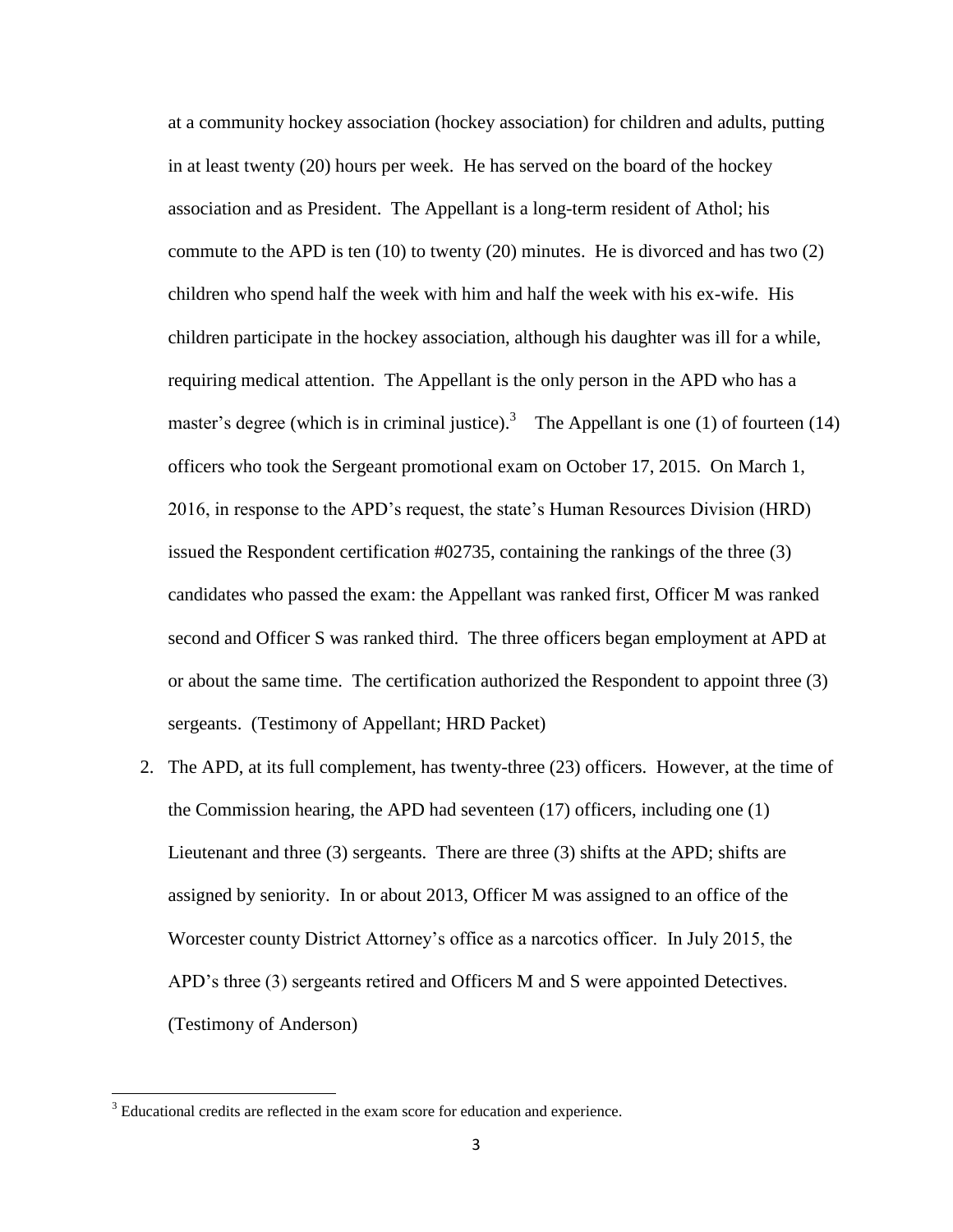- 3. Chief Anderson began working at the APD in 1982, received subsequent promotions and was promoted to Chief approximately fifteen (15) years ago. He has been involved in making approximately five (5) promotions as Chief and/or Acting Chief. At the time of the Commission hearing, Chief Anderson was expected to retire within a couple of weeks and had recently had a retirement party to which all officers were invited. Officer M and others attended the party; Officer S did not attend. At the party, the Athol Police Association gave Chief Anderson a gun and a shadow box with his awards. Officer M handed the Association gift to Chief Anderson at the party. The Association is a nonprofit group of Athol officers that support the officers, provides scholarships and supports officers who are ill. (Testimony of Anderson)
- 4. Chief Anderson was aware when the Appellant was going through a divorce during one period and that one of his children was quite ill at another period of time. (Testimony of Anderson)
- 5. Chief Anderson is authorized to issue discipline in the APD up to a five (5)-day suspension; any higher discipline must be issued by Town Administrator Shaun Suhoski, who is the appointing authority. In addressing questions of discipline, Chief Anderson may ask a sergeant or the Lieutenant to conduct an investigation. Chief Anderson had not referred disciplinary matters involving more than a five (5)-day suspension to the Town Administrator until he issued one against the Appellant, which discipline was not decided at the time of the Commission hearing. The incident for which the Department sought to discipline the Appellant with a suspension of more than five (5) days that involved the Appellant's appearing approximately twenty (20) minutes late at a deadly

4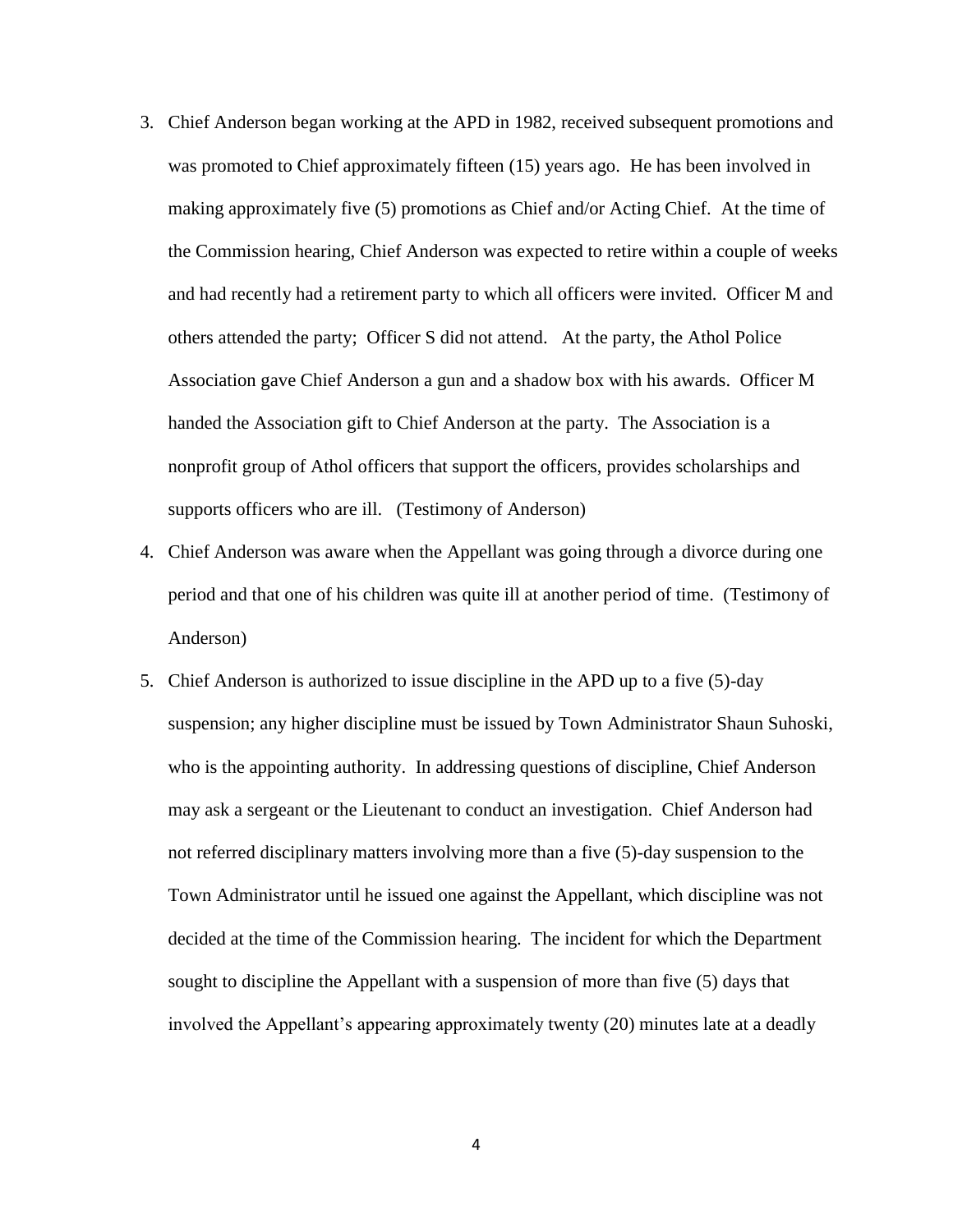fire at housing for the elderly on October 15, 2015, shortly before the promotional exam was to be given. (Testimony of Anderson; Ex. 20)

- 6. The Appellant, as a union representative, and Chief Anderson were able to work together on a number of matters. (Testimony of Appellant and Anderson)
- 7. At the time of the Commission hearing, Mr. Suhoski had been the Athol Town Administrator for approximately two (2) years. As the Appointing Authority, Mr. Suhoski makes hiring and promotional decisions with input from Chief Anderson. Mr. Suhoski has been a town manager in other municipalities prior to Athol but this is the first time he has been a town administrator in a civil service community. (Testimony of Suhoski)
- 8. To decide whom to promote to sergeant after the sergeant's exam in 2015, Chief Anderson reviewed the civil service rankings and the candidates' personnel records, disciplinary records, awards they had received, any voluntary training they have received<sup>4</sup>, their volunteer activities, and the APD databases to see, for example, how many arrests they have made and parking tickets they have issued. In addition, Chief Anderson discussed all three (3) candidates for Sergeant with several superior officers at the Department. Chief Anderson did not interview the sergeant candidates. He does not typically prepare a written report about the information he considers about the candidates and he did not do so during the sergeants' promotion following the 2015 sergeants' exam. However, Chief Anderson prepared several summaries comparing information concerning the three (3) candidates. The APD is a small department and promotions occur infrequently. The last time promotions were made at APD was 2007; at that time,

<sup>&</sup>lt;sup>4</sup> Members of the APD who want to take voluntary training are required to pay for it themselves or find a source to pay for it since the APD budget does not include paying for voluntary training. (Testimony of Anderson)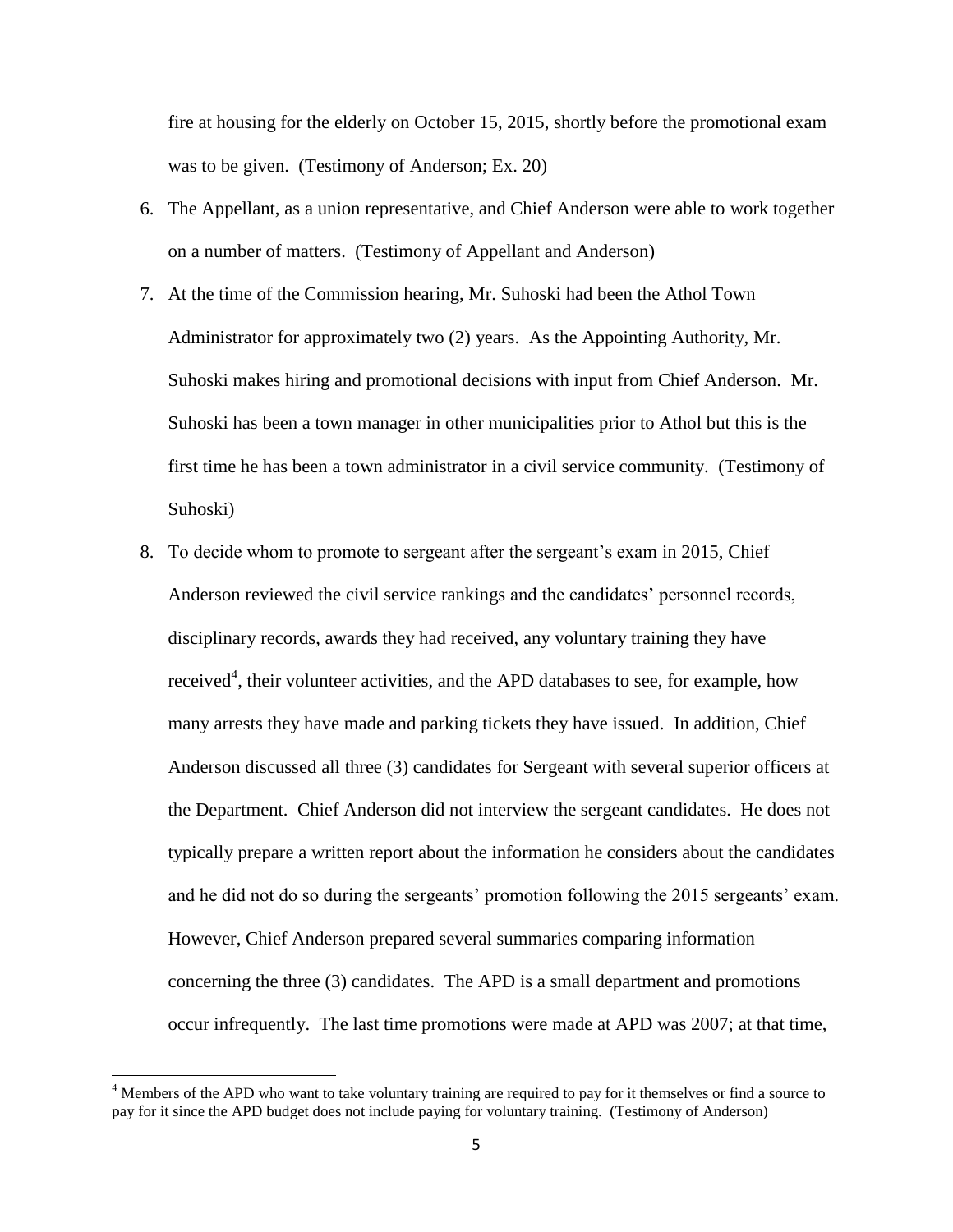promotion candidates were interviewed. (Testimony of Anderson; Exhibits 4, 18 and 19)

- 9. All three (3) candidates for promotion participated in various community volunteer activities. (Testimony of Anderson)
- 10. The Appellant has taken eleven (11) voluntary training courses, Officer M has taken forty-two (42), and Officer S has taken eleven (11). (Ex. 14) The most recent voluntary training for the Appellant and Officer S was in 2006. (Exs. 15 and 17) The most recent voluntary training for Officer M was in 2015. (Ex. 16)
- 11. The candidates had the following "Awards & Recognition":

|           |  | Commendations Letters of | <b>Outside Agency</b> | Public      |
|-----------|--|--------------------------|-----------------------|-------------|
|           |  | Appreciation             | Recognition           | Recognition |
| Appellant |  |                          |                       |             |
| Officer M |  |                          |                       | 16          |
| Officer S |  |                          | マ*                    |             |

(Ex. 4)(\* "Includes Mass State Police Metal of Valor")

12. The candidates' "Proactive Enforcement Comparison 2006 to 2016" indicates that they

had issued the following various citations and/or warnings and made arrests as follows<sup>5</sup>:

| <b>Motor Vehicle Citations:</b> |       |         |    |                 |       |
|---------------------------------|-------|---------|----|-----------------|-------|
|                                 | Civil | Warning |    | Arrest Criminal | Total |
| Appellant                       | 12    | 145     | 24 | 26              | 207   |
| Officer M                       | 101   | 168     | 49 | 38              | 356   |
| Officer S                       | 34    | 179     |    | 26              | 250   |

|           | <b>Parking Tickets</b> |  |
|-----------|------------------------|--|
| Appellant | 20                     |  |
| Officer M | 33                     |  |
| Officer S | 20                     |  |

 $<sup>5</sup>$  There is no indication whether the civil or criminal matters were appealed. (Administrative Notice)</sup>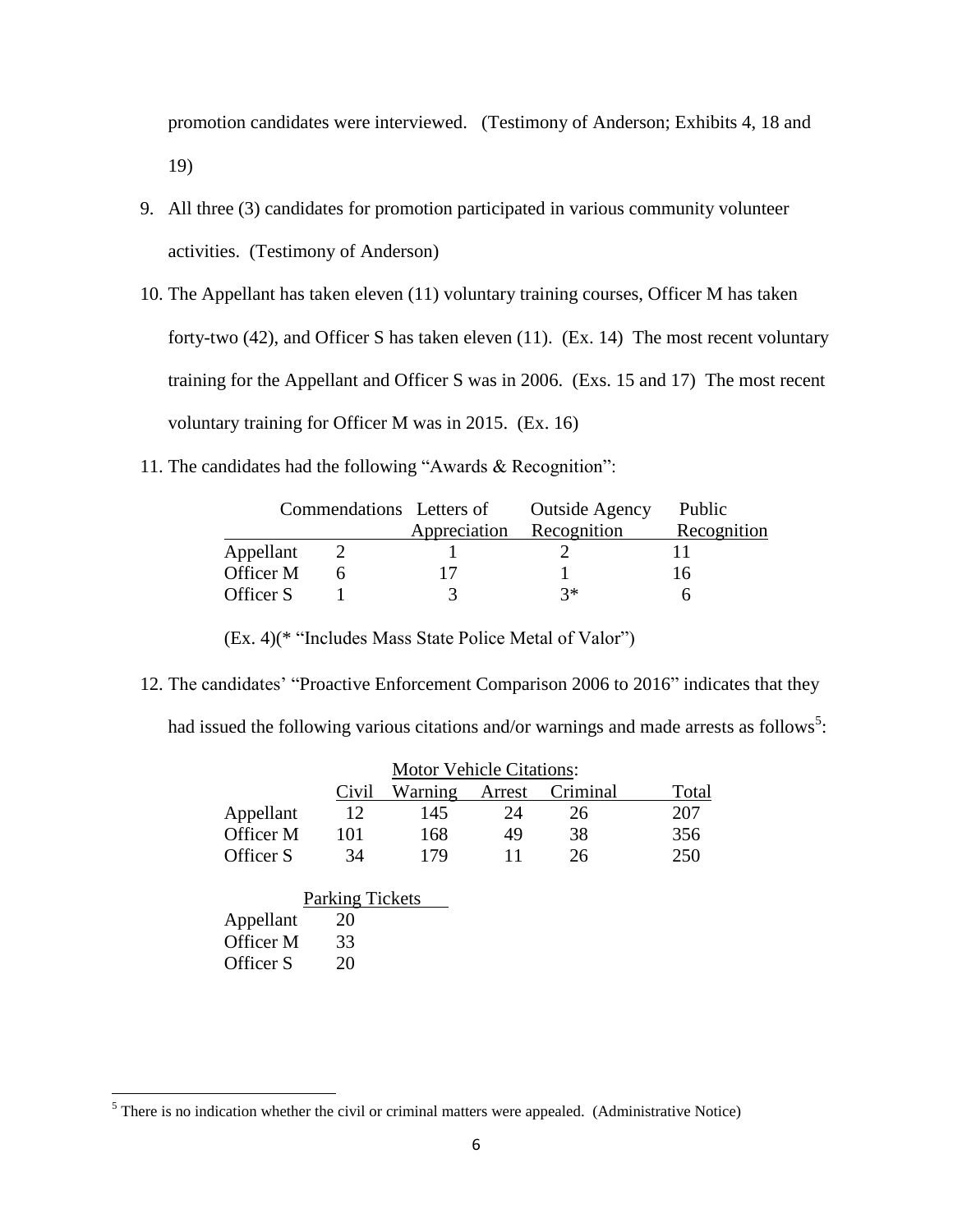|           | Arrests <sup>6</sup> |
|-----------|----------------------|
| Appellant | 417                  |
| Officer M | 653                  |
| Officer S | 406                  |
|           |                      |
| (EX. 18)  |                      |

13. The candidates had the following "Discipline" records:

|           | Documented | Written    |             |
|-----------|------------|------------|-------------|
|           | Warnings   | Reprimands | Suspensions |
| Appellant |            |            |             |
| Officer M |            |            |             |
| Officer S |            |            |             |
| (EX. 19)  |            |            |             |

- 14. The written reprimand issued to Officer M was when issued when he was a dispatcher, not an officer. This reprimand related to a vacation request. (Testimony of Anderson)
- 15. Officer M has filed two  $(2)$  grievances.<sup>7</sup> He was also a member of the union negotiating committee on a couple of occasions. (Testimony of Anderson)
- 16. The APD Performance of Duty Rule 4, effective February 28, 1989 provides, with regarding to reporting for duty,
	- 1.1 A member shall promptly report for duty at the time and place required by assignment or orders, but in the event of inability to perform or to begin punctually, he/she shall notify a superior officer before the designated time for commencement of the tour of duty.
		- (Ex. 24)

 $\overline{\phantom{a}}$ 

17. Chief Anderson assumes that some officers call in to have someone cover them until they arrive because people are human and officers support each other. (Testimony of Anderson)

 $6$  Given the "Arrest" category under the heading "Motor Vehicle Citations", it would appear that the reference to "Arrests" in the second chart refers to non-motor vehicle related citation arrests.

 $<sup>7</sup>$  No information was provided regarding the two (2) grievances that Officer M filed.</sup>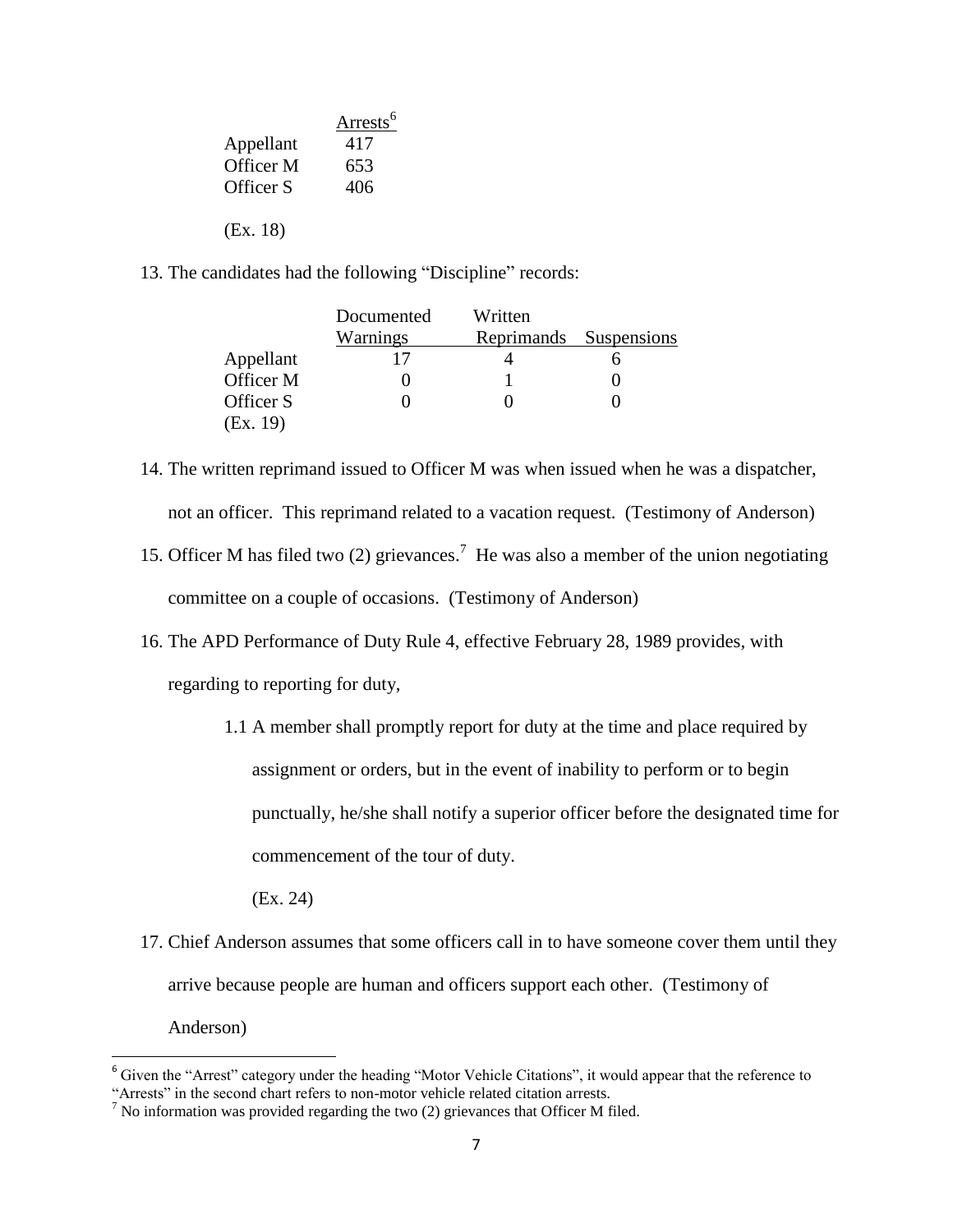18. Chief Anderson was aware when the Appellant was going through a divorce and when one of his children was very ill. (Testimony of Anderson)

### Appellant's Discipline Record

- 19. In 2001, then Police Chief Sandra Dines issued the Appellant a written reprimand stating that he reported to duty one day with an odor of alcoholic beverage on his breath. (Ex. 21)
- 20. In 2009, Lt. Heath issued a letter of reprimand to the Appellant for being tardy on the day of daylight savings time change, he did not call the APD prior to his shift and he did not report that he was late when he arrived approximately one-half hour late. (Ex. 21)
- 21. In 2011, Chief Anderson issued a letter of reprimand to the Appellant for being late one day in March 2011 and one day in April 2011. This letter added, "We have discussed the issue of reporting late for duty on several occasions … After meeting with you on April 18, 2011 I acknowledge that there are some extenuating circumstances in your personal life and that you have committed to taking steps to see that you arrive to work on time … you are advised that further violations will be met with harsher discipline, up to and including termination." (Ex. 21)
- 22. In 2015, Chief Anderson issued a letter of reprimand to the Appellant for reporting to his shift five (5) minutes late without the necessary equipment. … Continued failure to report for duty on time and properly prepared will result in more and increasing corrective action up to and including termination. (Ex. 21)
- 23. In 2007, Lt. Heath issued a letter of counseling to the Appellant when he failed to appear for a detail that he signed up for, resulting in the dispatcher trying to find another officer to cover it and leaving the detail site unattended for nearly an hour. The letter added,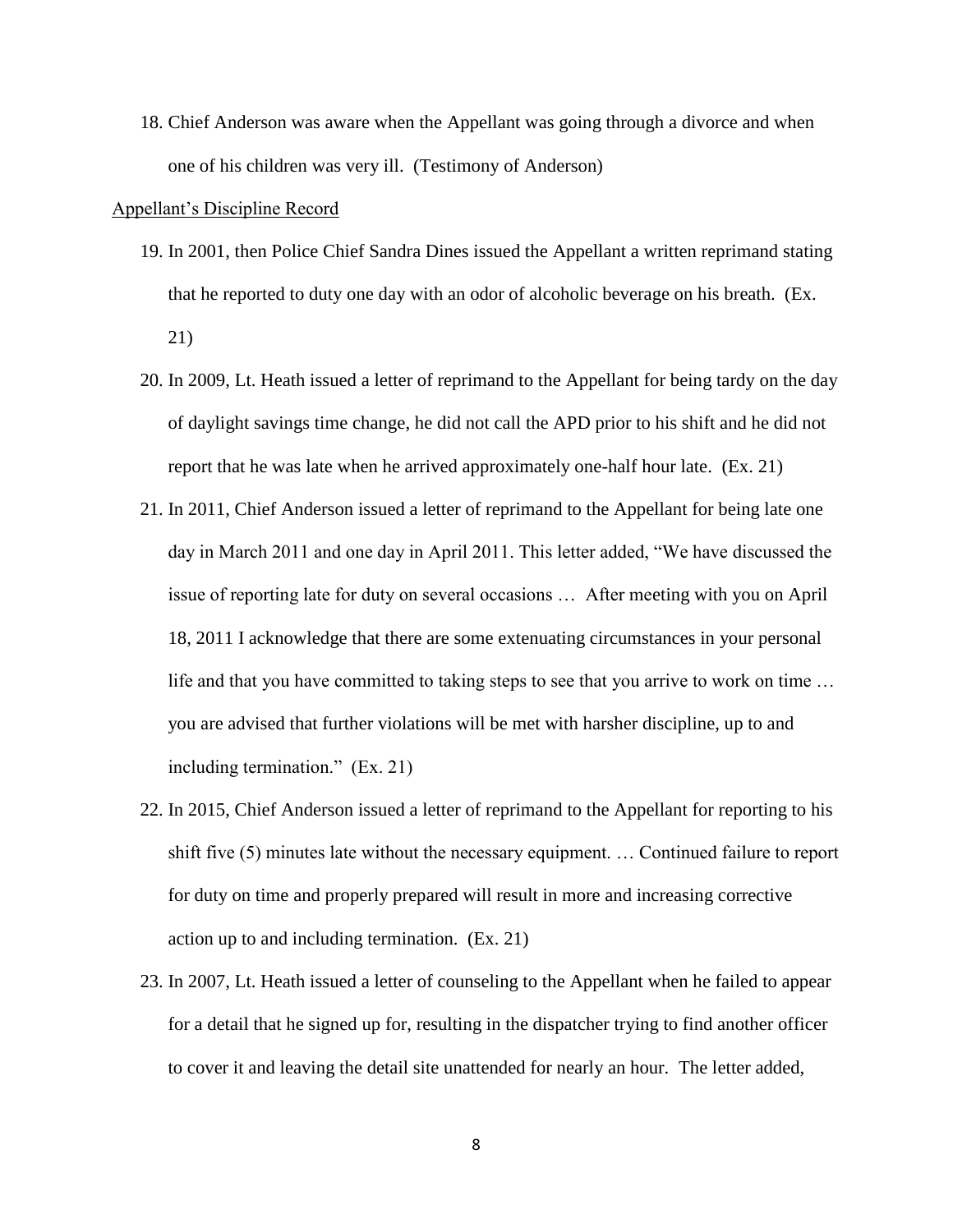"Any further instances of tardiness for failing to report for duty may result in further disciplinary action. …"(Ex. 22)

- 24. An APD memo dated July 7, 2008 and written by Sgt. Casella, but not addressed to anyone, states that the Appellant arrived 3 minutes prior to roll call but he was not in roll call and "geared up" on time. The memo does not indicate that the Appellant was disciplined therefor. (Ex. 22)
- 25. An APD memo dated July 8, 2008, but not addressed to anyone, states that the Appellant was seven (7) minutes late after being stuck in construction traffic of which he was aware and informed that it was being documented and he was counselled to leave his home earlier. (Ex. 22)
- 26. An APD memo dated January 2, 2009 and written by Sgt. Casella, but not addressed to anyone, states that the Appellant was ten (10) minutes late, although he had called the person he was supposed to relieve, who agreed to wait til he (the Appellant) arrived since he had overslept. Sgt. Casella told the Appellant that this was the "final verbal warning for being late to work. The next step of discipline is formal letter of counseling." (Ex. 22)
- 27. An APD memo to the Appellant from Sgt. Casella, dated January 9, 2009, states that on the  $7<sup>th</sup>$  the Appellant was late, " ... arriving at the station after roll call had begun"... and was given the memo as a letter of counseling to be placed in his personnel folder. It states, further, " [t]here will be further ramifications if you continue to be late for work …." (Ex. 22)
- 28. In 2010, Lt. Heath sent a memo to Sgt. Casella stating that the Appellant had arrived 5 minutes late, he had called the APD to indicate that he would be late, he had to clean up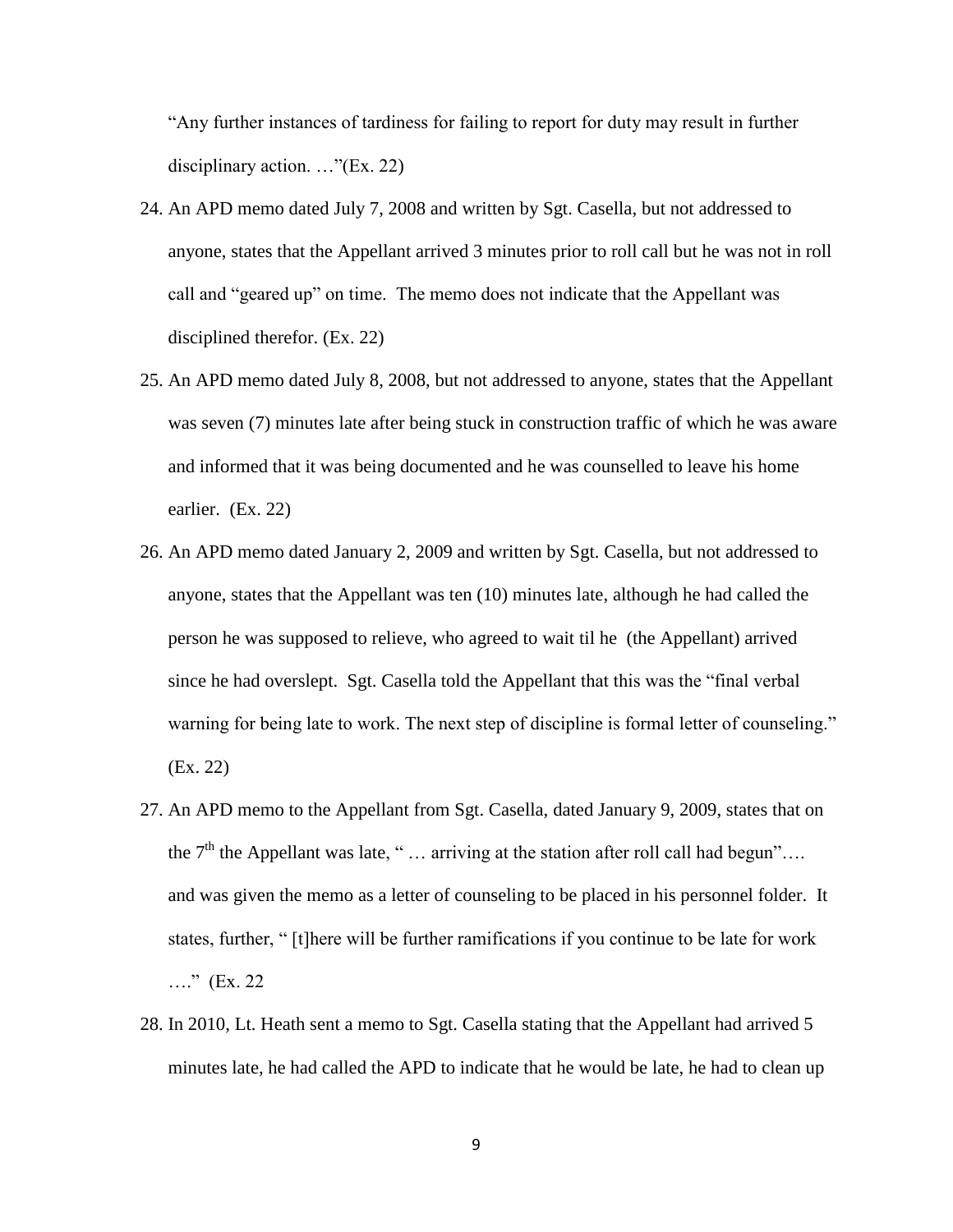garbage when a garbage bag broke and that Sgt. Casella counseled the Appellant. Sgt. Casella added, "[a]t this point, I am not recommending a suspension. In light of his improvement over a period of more than a year without being late, I am asking that this be added to his file ….." (Ex. 22)

- 29. An APD memo from March 2011 from Sgt. Casella to Chief Anderson stated that the Appellant had been five (5) minutes late one (1) day that month because he had child care issues. (Ex. 22)
- 30. An APD memo from April 2011 from Sgt. Casella to Chief Anderson states that the Appellant was five (5) minutes late one day that month and that when he sked the Appellant where he had been the Appellant asked if he should go home sick. (Ex. 22)
- 31. Later in April, 2011, Sgt. Casella wrote a memo not addressed to anyone stating that he had counseled the Appellant about his poor job performance, including mistakes in certain paperwork, service of a harassment prevention order late at night, and his lack of "proactive patrol", and that these matters would be documented and followed by further discipline if there was no improvement. (Ex. 22)
- 32. Still later in April 2011, Sgt. Casella wrote a memo to Chief Anderson stating that the Appellant entered roll call one day three (3) or four (4) minutes late. (Ex. 22)
- 33. In 2012, Sgt. Aucoin sent the Appellant a memo stating that he was four (4) minutes late one day. The Appellant was spoken to about the importance of arriving on time and advised that another incident of tardiness will result in increased disciplinary action. (Ex. 22)
- 34. In January 2013, Sgt. Casella wrote to Sgt. Aucoin stating that the Appellant had been five (5) minutes late on January 29. He added, "I spoke with Chief Anderson about how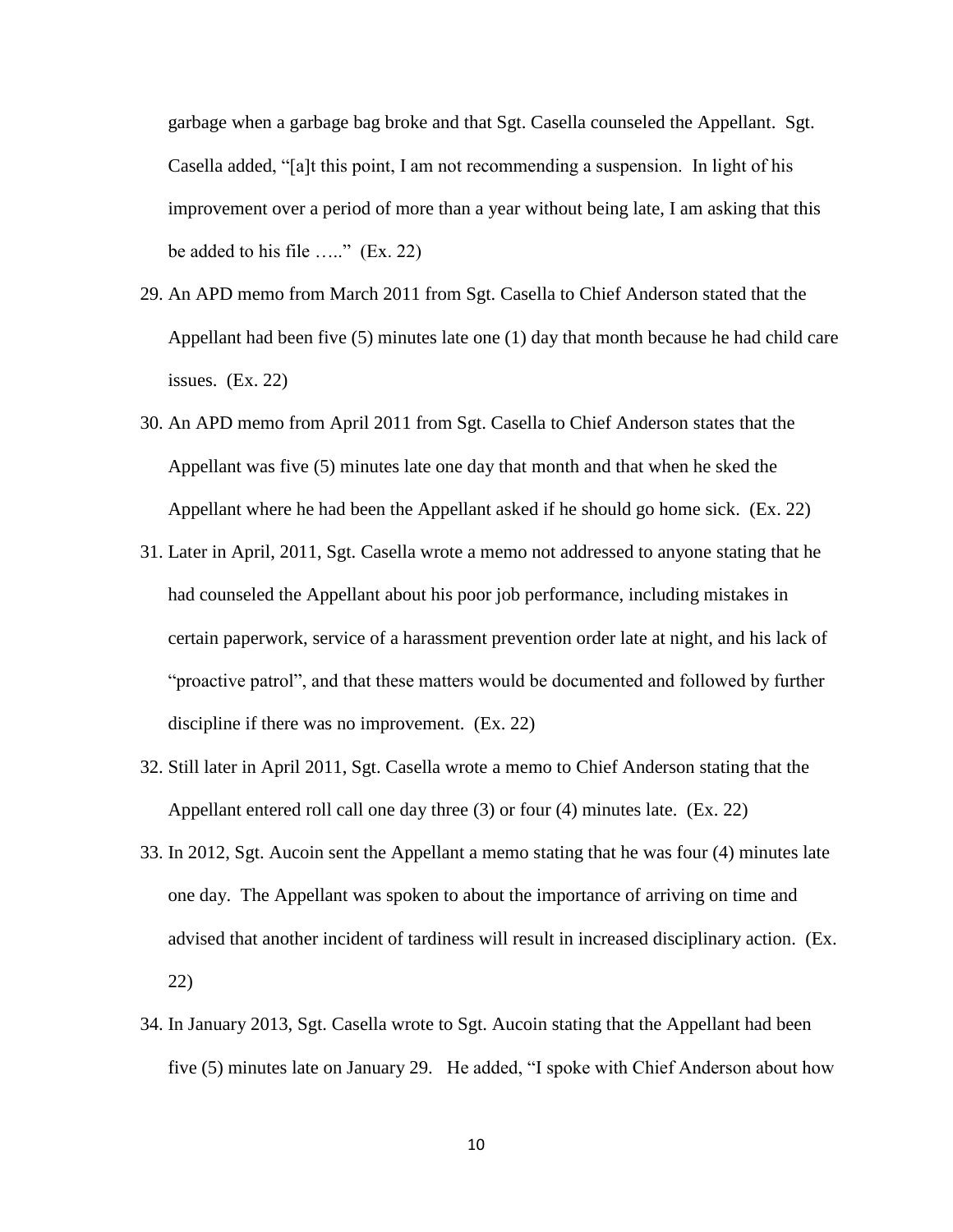best to handle this. Chief Anderson advised me to report the matter to you inasmuch as you are his supervisor and currently hold the case file regarding Ofc. Dubrule being late for work. Therefore, I am including this memo for you to include in the file you have on Ofc. Dubrule and his being late for work." (Ex. 22)(emphasis added)

- 35. In March 2013, Chief Anderson wrote to the Appellant stating that Sgt. Casella gave him a report stating that the Appellant was late for work on March 5,  $2013^8$  and before he (Chief Anderson) made any decisions in that regard, he would like to meet with the Chief to discuss. (Ex. 22)
- 36. An APD memo dated September 25, 2013 to the Appellant from Sgt. Aucoin states that the Appellant was five (5) minutes late on September 25, 2013, that he was also late on September 19, 2013<sup>9</sup> for which he was given a written warning, he was late on January 29, 2013, he received a written warning for being late on November 16, 2012. Sgt. Aucoin added, "… It is my recommendation that you be suspended for 3 days. I will forward a copy of this memo along with my records to Lt. Health." (Ex. 22)
- 37. In April, 2014, Sgt. Aucoin wrote a memo to the Appellant stating that the Appellant was four (4) minutes late for his shift and that the memo documents that Sgt. Aucoin has spoken to the Appellant about it. (Ex. 22)
- 38. In November 2014, Sgt. Aucoin wrote to the Appellant stating that on November 19, 2014, the Appellant called the dispatcher to ask to be placed on a sick day because his doors were frozen when five (5) other officers on the Appellant's shift reported to work on time. Sgt. Aucoin added, "… I have been hesitating to report every time that you arrive 3-4 minutes late … It has become an embarrassment during roll call that the off

 $8$  There is no other document in the record of the Appellant's tardiness on March 5, 2013.

<sup>9</sup> There is no other document in the record of the Appellant's tardiness on September 19, 2013.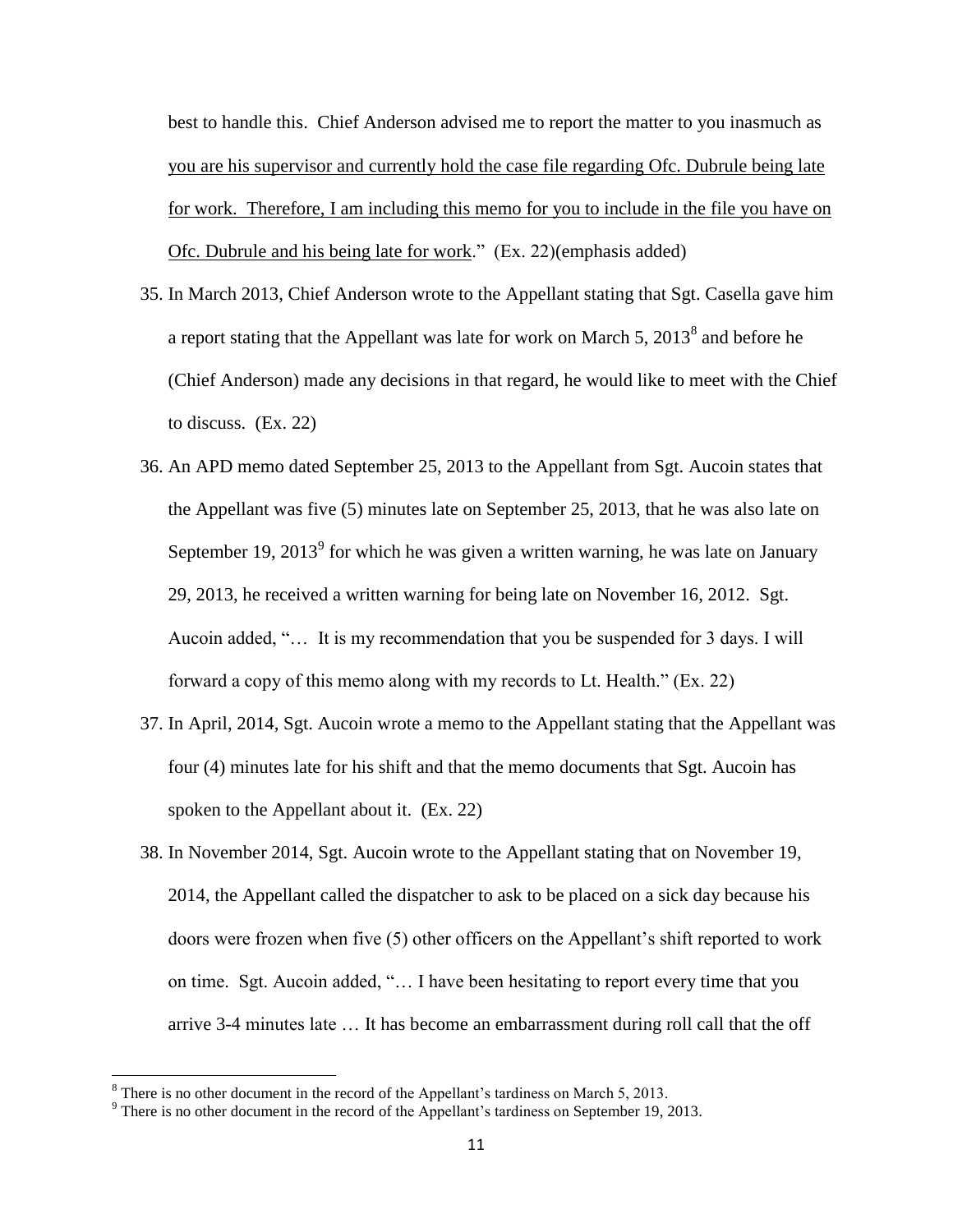going officers have to wait for you to arrive before they can leave. YOU MUST make every effort to get to work on time as scheduled." (Ex. 22)(emphasis in original)

- 39. In June 2015, Sgt. Aucoin wrote to Chief Anderson stating that the Appellant was six (6) minutes late on June 24 and that he (Sgt. Aucoin) counseled the Appellant. (Ex. 22)
- 40. By letter dated April 23, 2010 from Chief Anderson to the Appellant, the Appellant was suspended for four (4) hours because on April 20 the Appellant failed to report for duty as assigned and his tardiness has been a "recurring and frequent problem that has been previously addressed" with Appellant and informing him that within forty-eight (48) hours, the Appellant could request a hearing before the Town Manager. (Ex. 23)
- 41. By letter dated November 10, 2010, Chief Anderson informed the Appellant that he was suspended for one (1) day for being tardy on October 23,  $2010^{10}$  and informing him that within forty-eight (48) hours, the Appellant could request a hearing before the Town Manager. (Ex. 23)
- 42. By letter dated May 18, 2011, Chief Anderson informed the Appellant that he was suspended for two (2) days for being tardy on April 22, May 3, May 9 and May 18,  $2011<sup>11</sup>$  and informing the Appellant that he could request a hearing before the Town Manager. (Ex. 23)
- 43. By letter dated January 13, 2012, Chief Anderson informed the Appellant that he was suspended for one (1) day for tardiness on December 26,  $2011^{12}$ . (Ex. 23)
- 44. By letter dated October 15, 2013, Chief Anderson informed the Appellant that he was suspended for three (3) days for being tardy on September  $19^{13}$ . (Ex. 23)

<sup>&</sup>lt;sup>10</sup> There is no other document in the record of the Appellant's tardiness on October 23, 2010.

<sup>&</sup>lt;sup>11</sup> There is no other document in the record of the Appellant's tardiness on May 3, 9 and 18, 2011.

<sup>&</sup>lt;sup>12</sup> There is no other document in the record of the Appellant's tardiness on December 26, 2011.

<sup>&</sup>lt;sup>13</sup> There is no other document in the record of the Appellant's tardiness on September 19, 2013.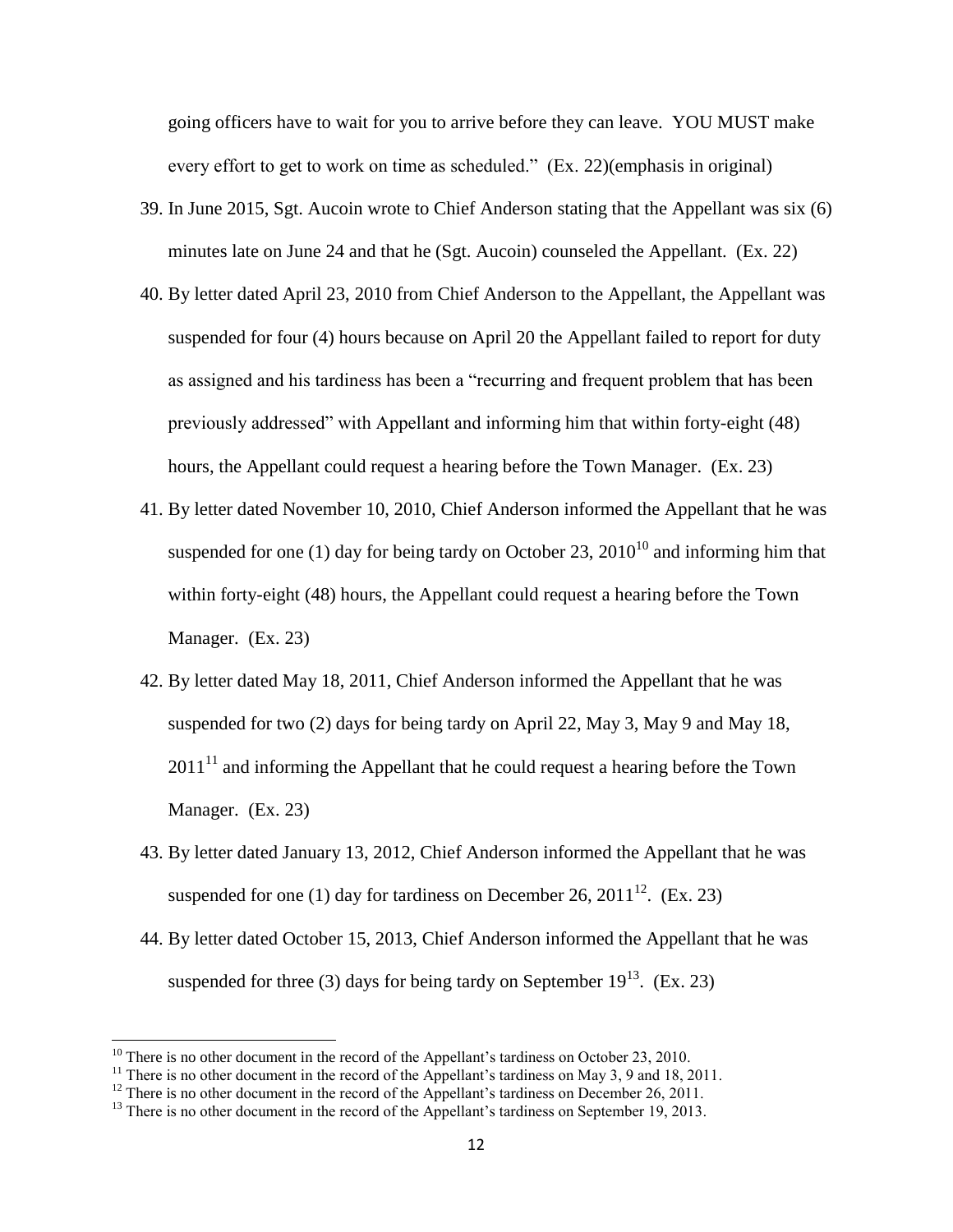- 45. By letter dated October 15, 2015, Chief Anderson informed the Appellant that he was suspended for five (5) days because he was twenty (20) minutes late for an overtime assignment he accepted that was to begin at 11 p.m. on October 3 and end at 3 a.m. on October 4 regarding a fire at an elderly residential complex in which a fatality occurred. The Chief added, "Your continued practice for reporting late for duty is unacceptable and has gone beyond inconvenient to being a possible threat to the safety of the public as well as your fellow officers…." (Ex. 23). At the time of the instant appeal, the Town Manager had not taken action on this suspension. (Testimony of Suhoski)
- 46. The Appellant does not deny his tardiness. He did not appeal his suspensions to the Commission. (Testimony of Appellant and Anderson) The Appellant believes he may have appealed one (1) disciplinary action to the Town Manager but that the matter ended there. The Appellant now believes that he should have appealed his discipline. (Testimony of Appellant)
- 47. Supervisors must lead by example. (Testimony of Anderson)
- 48. Prior to the Sergeant promotions involved herein, Chief Anderson did not have social contact with Officers M and S outside of the office. (Testimony of Anderson)

#### The Bypass

- 49. After reviewing the information he had compiled, Chief Anderson recommended that Mr. Suhoski promote only two (2) Officers (M and S), not the Appellant, even though the certification permitted promotion of three (3) officers. Chief Anderson worked with Mr. Suhoski to draft a bypass letter for the two (2) of them to sign and send to the Appellant. (Testimony of Anderson; HRD Packet)
- 50. The bypass letter sent to the Appellant, dated March 16, 2016, states, in pertinent part,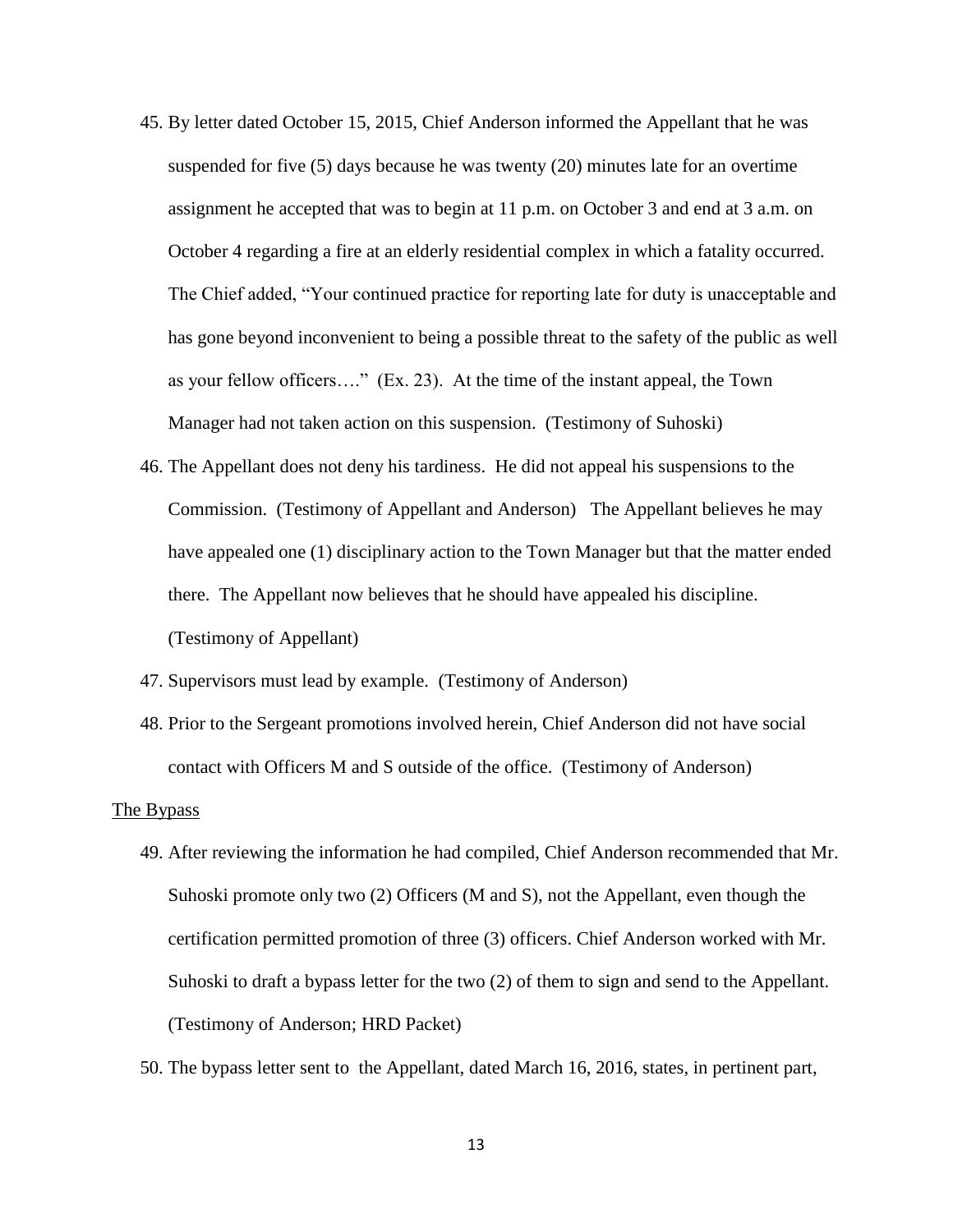… The reasons for your non-selection, and the selection reasons associated with those candidates appointed who were below your name on the certification are stated below.

- 1. Officer [M] has been selected because of his superior work experience serving as a detective since … 2015, the department's narcotics officer … 2006, and as a member of the Northwestern District Attorney's Anti-Crime Task force since … 2013.
- 2. Both Officer [M] and Officer [S] have been selected in part due to the number of departmental awards, public recognition, and awards from other agencies that they have received for exemplary performance.
- 3. Officer [M] was selected for his superior level of specialized training beyond that training mandated by the department.
- 4. Department records indicate that Officer [M] shows outstanding initiative when conducting officer initiated tasks, based in part on arrests, motor vehicle citations, and parking ticket statistics.
- 5. Both Officer [M] and Officer [S] were selected in part due to their exemplary work/disciplinary records.
- 6. You were by-passed (sic) for selection in great part due to your extensive disciplinary record which includes six (6) suspensions, five (5) letters of reprimand, and sixteen (16) warnings, as well as a pending disciplinary action. You have a right to appeal this determination by filing your appeal, in writing within sixty (60) calendar days of receipt of this notice, with the Civil Service Commission ….
- (Ex. 3)

51. The Appellant timely filed the instant appeal. (Administrative Notice)

# *Applicable Law*

The fundamental purpose of the civil service system is to guard against political

considerations, favoritism, and bias in governmental hiring and promotion. The commission is

charged with ensuring that the system operates on "[b]asic merit principles." Massachusetts

Assn. of Minority Law Enforcement Officers v. Abban, 434 Mass. 256, 259 (2001), citing

Cambridge v. Civil Serv. Comm'n., 43 Mass.App.Ct. 300, 304 (1997). "Basic merit principles"

means, among other things, "assuring fair treatment of all applicants and employees in all aspects

of personnel administration" and protecting employees from "arbitrary and capricious actions."

G.L. c. 31, § 1.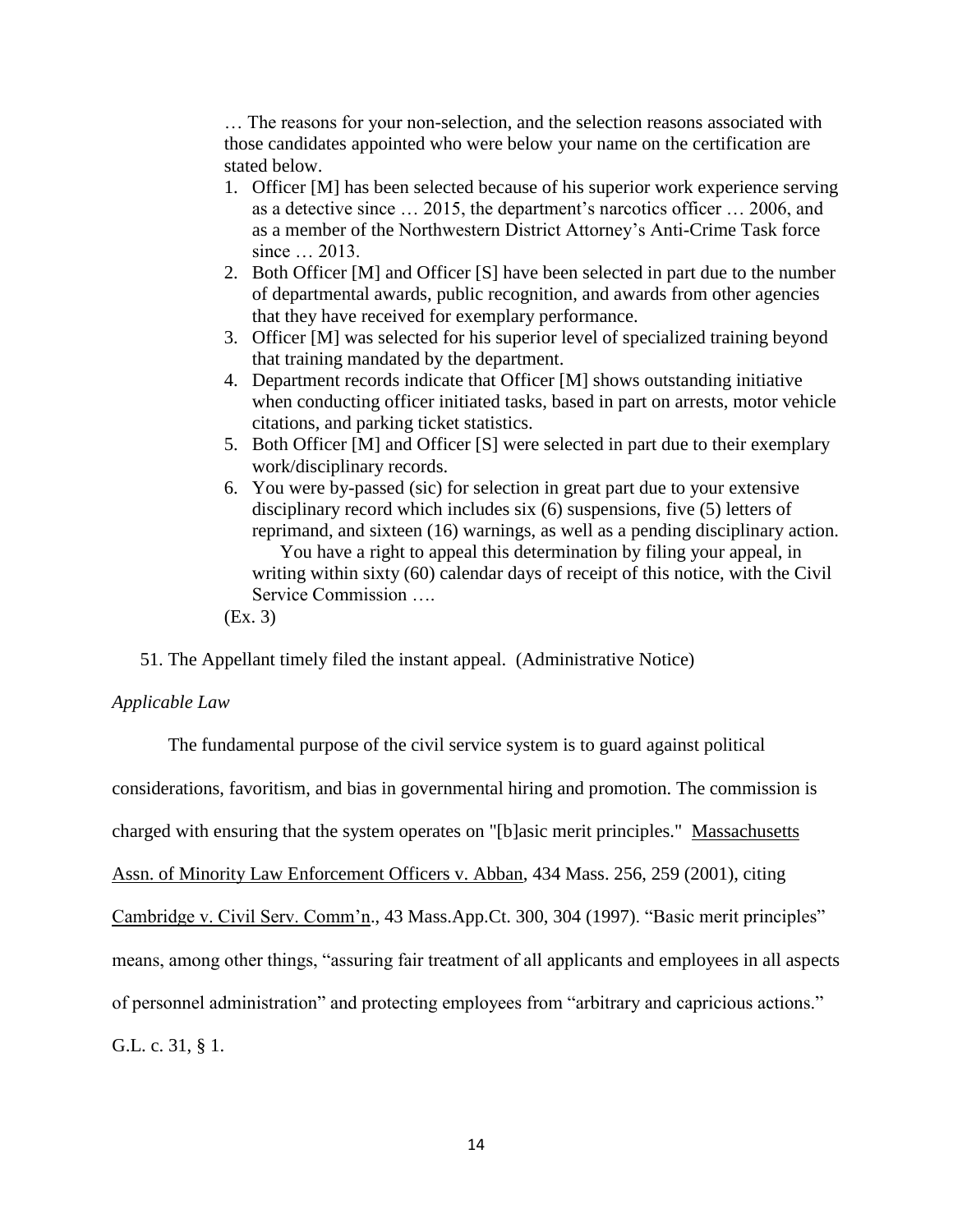The role of the Civil Service Commission is to determine "whether the appointing authority has sustained its burden of proving that there was reasonable justification for the action taken by the appointing authority." Cambridge at 304. Reasonable justification means the Appointing Authority's actions were based on adequate reasons supported by credible evidence, when weighed by an unprejudiced mind, guided by common sense and by correct rules of law. Selectmen of Wakefield v. Judge of First Dist. Ct. of E. Middlesex, 262 Mass. 477, 482 (1928). Commissioners of Civil Service v. Municipal Ct. of the City of Boston, 359 Mass. 214 (1971).

The Commission's role, while important, is relatively narrow in scope: reviewing the legitimacy and reasonableness of the appointing authority's actions (City of Beverly v. Civil Service Comm'n, 78 Mass.App.Ct. 182, 189, 190-191 (2010) citing Falmouth v. Civil Serv. Comm'n, 447 Mass. 814, 824-826 (2006)) and ensuring that the appointing authority conducted an "impartial and reasonably thorough review" of the applicant. Beverly. The Commission owes "substantial deference" to the appointing authority's exercise of judgment in determining whether there was "reasonable justification" shown. Such deference is especially appropriate with respect to the hiring of police officers. In light of the high standards to which police officers appropriately are held, appointing authorities are given significant latitude in screening candidates. Beverly citing Cambridge at 305 (*see* cases citied).

#### *Analysis*

The Respondent has established, by a preponderance of the evidence, that it had reasonable justification to bypass the Appellant for promotion. There is little question that the Respondent had reasonable justification to bypass the Appellant to promote Officer M. Officer M had been the most productive, by far, of the three (3) candidates with respect to warnings, arrests and related data as well as the number of voluntary training sessions in which he had participated and commendations he had received. In addition, Officer M had been a detective

15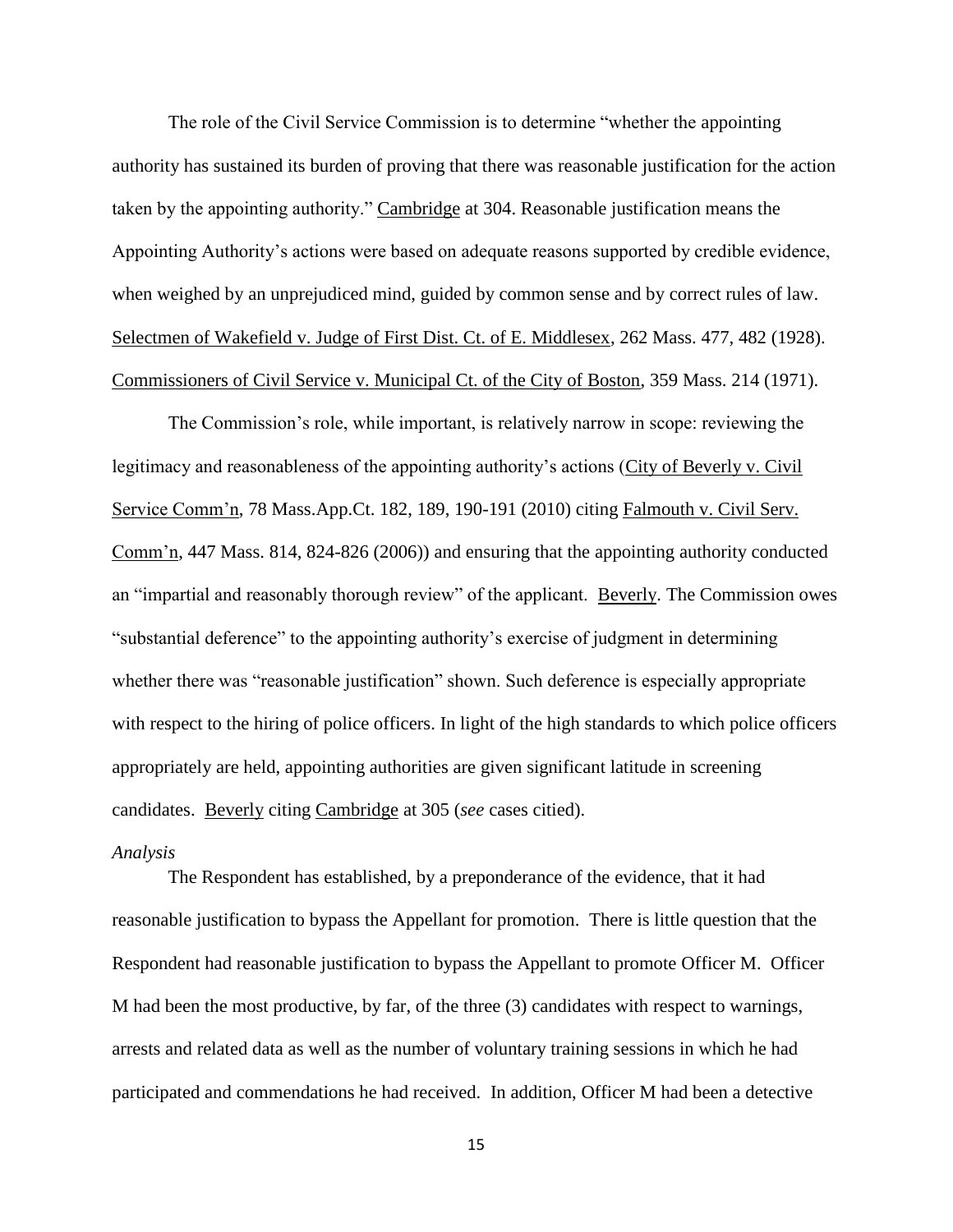and assigned to the District Attorney's Narcotics Unit. Officer M's discipline record, like the record of Officer S, was far superior to the Appellant's discipline record.

Except for discipline records, the Appellant and Officer S were similarly situated. They had similar records regarding voluntary training, productivity and commendations (with the exception of the State Police commendation issued to Officer S). The Appellant avers that his discipline record was the result of prohibited bias against him for his position as union President and for his involvement in collective bargaining and negotiations involving the discipline of other officers. First, I note that both the Appellant and Chief Anderson testified that they were able to work together when the Appellant was representing the union in collective bargaining negotiations and when addressing the discipline of other officers. Further, Officer M was a member of the union negotiating committee on a couple of occasions and yet he was promoted. Moreover, the Appellant does not deny that he was tardy as evidenced by the many disciplinary actions taken against him. However, the Appellant contends that the APD repeatedly disciplined him for being minutes late for his shift and/or assignments while not disciplining other officers for similar conduct. Chief Anderson acknowledged that other officers, on occasion, have been tardy but apparently made appropriate arrangements in that regard. The APD has a rule pertaining to occasions when officers will be late reporting for duty, indicating that they are required to contact their superiors prior to the start of their shift. There is no indication that other officers violated that rule, that the Appellant adhered to it, or that the other officers were tardy as many times as the Appellant. I note further that the APD also created many notes to the file regarding the Appellant which apparently were not given to the Appellant and were not placed in the Appellant's personnel file. This process must cease forthwith. Nonetheless, it is clear that the Appellant has been tardy off and on for years preceding the sergeants promotion exam, even

16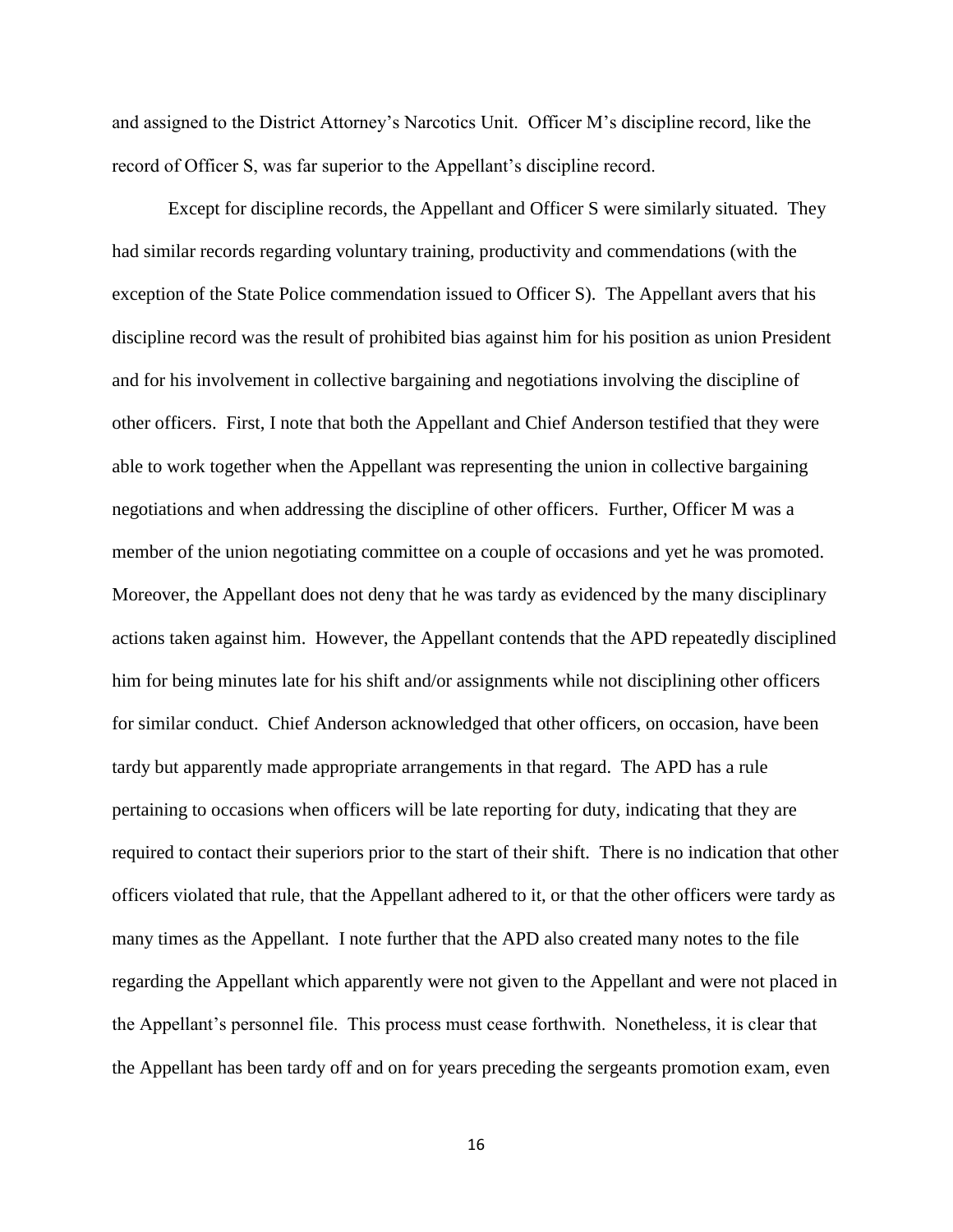though his commute is only ten (10) to twenty (20) minutes long, and that he did not fully pursue grievances or appeals to the Commission. Chief Anderson testified that supervisors must lead by example. The Appellant's discipline record did not set a good example.

The Appellant also asserts that the Chief Anderson favored Officer M generally because he gave him various opportunities not afforded to the Appellant. Had the Appellant's discipline record been different, he may also have had other opportunities. The Appellant also alleged that Chief Anderson socialized with Officer M. However, Chief Anderson testified credibly that he did not socialize with Officer M prior to the promotion and that occasions when the Appellant observed Chief Anderson meeting with Officer M were brief meetings related to his duties at the office of the District Attorney. Under the circumstances, I find no bias on the part of Chief Anderson and the Respondent had reasonable justification to bypass the Appellant in favor of Officer S.

#### Conclusion

Accordingly, for the above stated reasons, Scott Dubrule's appeal, filed under Docket No. G2-16-062, is hereby denied.

Civil Service Commission

\_\_\_\_*/s/Cynthia A. Ittleman*\_\_\_ Cynthia A. Ittleman, Commissioner

By vote of the Civil Service Commission (Bowman, Chairman; Camuso, Ittleman, Stein and Tivnan, Commissioners) on November 9, 2017.

Either party may file a motion for reconsideration within ten days of the receipt of this Commission order or decision. Under the pertinent provisions of the Code of Mass. Regulations, 801 CMR 1.01(7)(l), the motion must identify a clerical or mechanical error in this order or decision or a significant factor the Agency or the Presiding Officer may have overlooked in deciding the case. A motion for reconsideration does not toll the statutorily prescribed thirty-day time limit for seeking judicial review of this Commission order or decision.

Under the provisions of G.L c. 31, § 44, any party aggrieved by this Commission order or decision may initiate proceedings for judicial review under G.L. c. 30A, § 14 in the superior court within thirty (30) days after receipt of